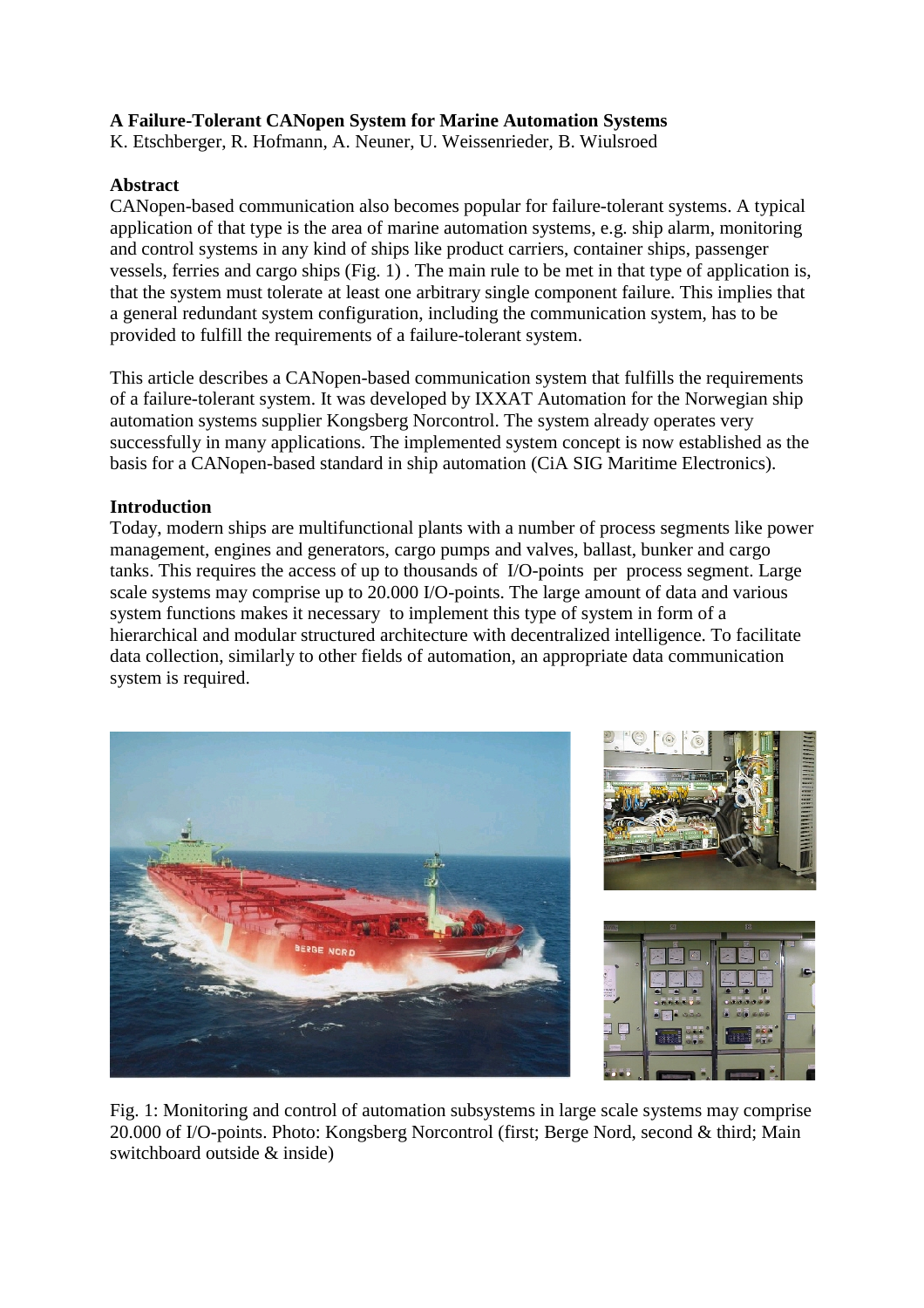In addition to common requirements such as reasonable costs, ship automation systems must also satisfy increased safety conditions as claimed by the registration procedures of the different classification societies.

Since the data communication model of modern automation systems takes a major part of such systems, they need to meet the safety requirements as well.

Therefore the data communication system has to be failure-tolerant, too. Besides the safety requirements further increased demands result from the harsh environment and the high reliability demands of the ship application.

The following introduces the system concept of the implemented ship automation system, based on an extension of the CANopen standard. CANopen was selected due to its unique features, like:

- Based on the proven, robust physical and data link of CAN, the data communication system provides high reliability, high error tolerance and error detection capability [1]
- Microcontrollers with integrated CAN-controllers make a very cost effective implementation of the network connectivity possible
- With CANopen an already widely established and supported standard is available, which provides a very sophisticated solution for implementation of distributed automation systems. It provides standard communication features according to the producer-consumer model as well as the client-server-model of communication, network management and system services and a standardized method for the description of devices [1], [2], [3], [4],[5].
- The extension of the existing CANopen standard according to the specific requirements of a failure-tolerant communication are straightforward

### **System Structure and System Components**

Fig. 2 shows a typical system structure of the NORCONTROL ship automation system.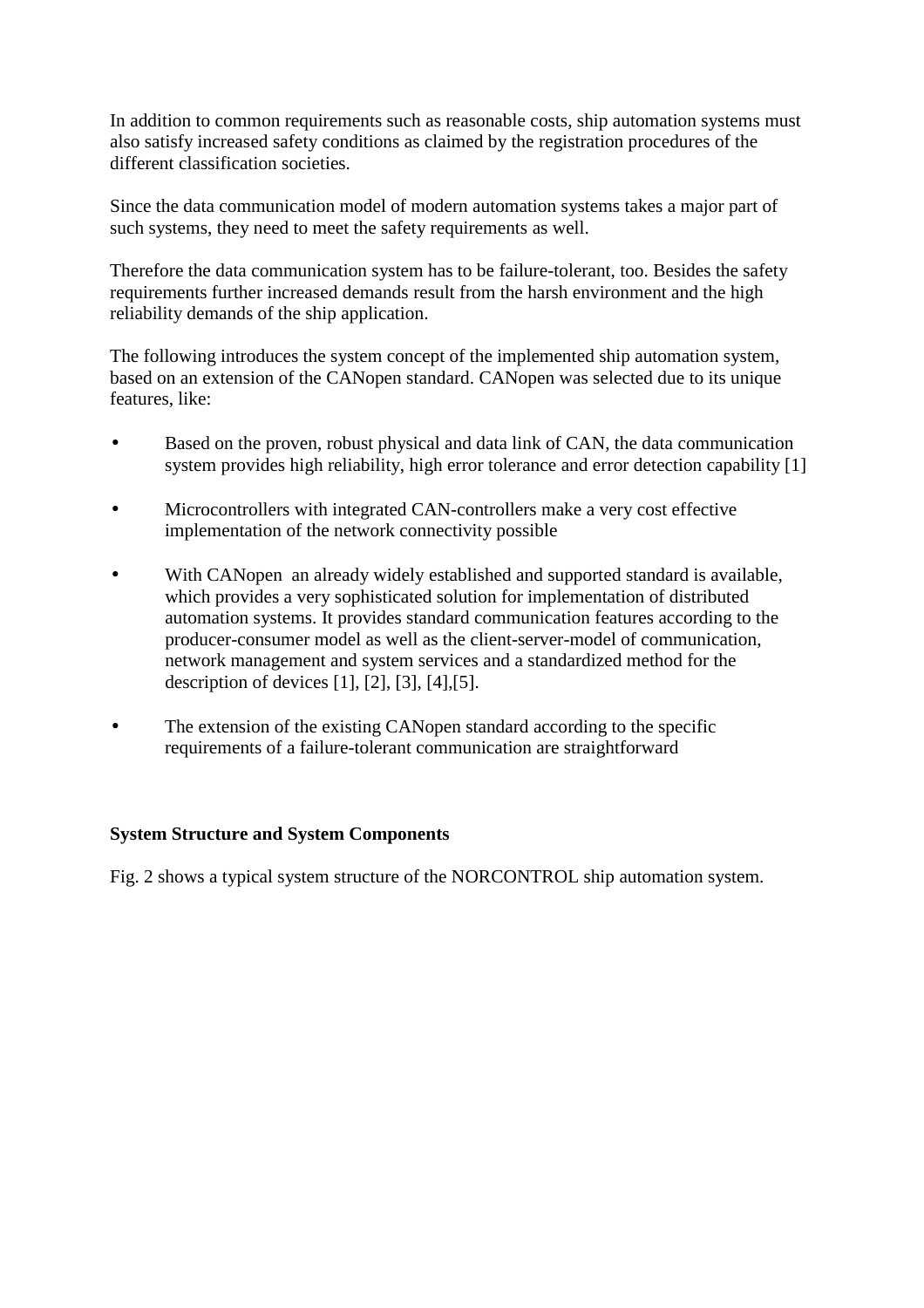

| Module     | Function                       |
|------------|--------------------------------|
| <b>DPU</b> | Distributed Process Unit       |
| LOS        | <b>Local Operator Station</b>  |
| <b>ROS</b> | <b>Remote Operator Station</b> |
| <b>PSC</b> | Process Segment Controller     |

l

Fig. 2: Typical system structure of the NORCONTROL ship automation system

The basic idea of the shown system structure is the partitioning of the system into several process segments. In a process segment dedicated subsystem functions are integrated like power management, pumps and valve or auxiliary systems. Based on the processing capability of the distributed units process segments are independent from the rest of the system even when isolated from the rest of the system. The exchange of data within each process segment is based on a local communication system (local process bus). A global process bus connects the different process segments with the Remote Operator Stations. Thereby the subsystems are connected to the global bus by so-called "Process Segment Controllers" (PSC). These provide a bridge function between the subsystem and the global bus. Both types of communication systems are implemented in form of redundant CANopenbased networks<sup>1</sup>. STATIFY 1990 and System Gate of the Northern Court of the System Gateways is based on a reduced by a reduced by the station of the Sixtem Gateways is based on a reduced by the distributed Process Segment Controller Fig. 2

Due to the CANopen protocol the maximum number of nodes per process segment is 127. At a data rate of 125 kBit/s a bus may extend up to 500 meters, at a data rate of 250 kBit/s the maximal distance is about 250 meters, due to the restrictions of the CAN protocol.

 $<sup>1</sup>$  In an alternate system configuration Norcontrol also provides the possibility of connecting the Remote</sup> Operator Stations to the Global Process Bus via System Gateways. The connection between Remote Operator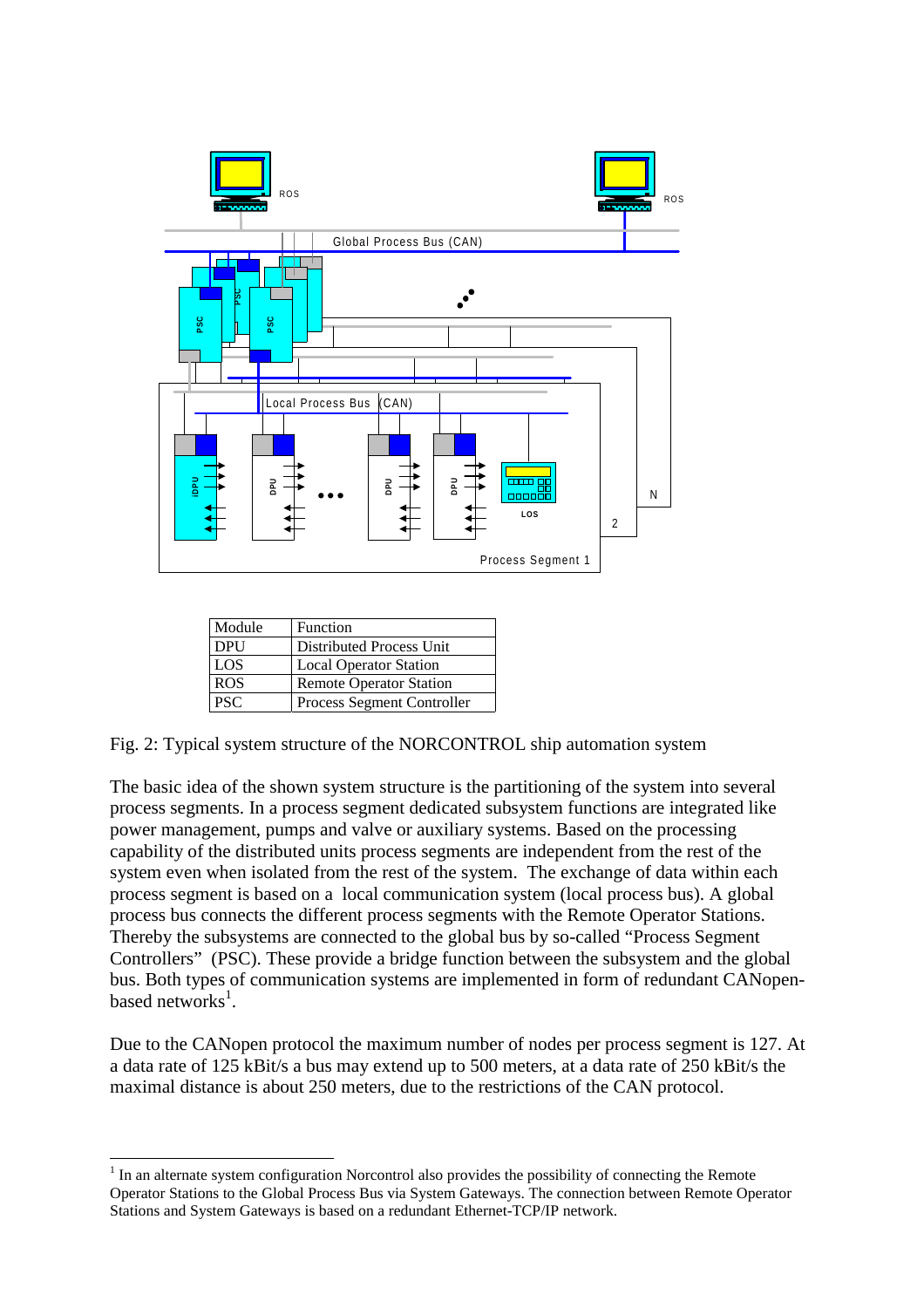Next a description of the different system components is given:

### **The Distributed Processing Units**

The physical process interfacing and the remote processing such as monitoring and control of the subsystem are provided by means of Distributed Processing Units (DPU)

DPUs are available in different versions in form of digital and analogue input and output modules of different data width (16/32 bits) for digital modules, respectively different number of channels (8/16) in case of analogue modules. Specific system functions are provided by means of dedicated DPUs like units for Generator Control & Protection. Fig. 3 shows a DPU for Analogue Inputs.



Fig. 3: DPU for 16 channel Analogue Input (Photo: NORCONTROL)

DPU modules are based on the Infineon C167 microcontroller with two CAN interfaces. The modules provide a standard CANopen interface [6] and are completely configurable via the CAN bus. Due to their rugged design they may be used directly in the harsh environment of a ship's machine room or directly mounted onto the engines. The modules boot manager software allows updating of the module software via the CAN bus. Module configuration data is stored on flash memory or EEPROM, respectively. With each power-up the boot manager performs a self-test routine. For testing purposes each module furthermore provides a simulation mode, which can be activated via the CAN bus. Access to module configuration parameters is password protected.

In addition to the process interfacing function of normal DPUs, the so-called "Intelligent Distributed Processing Units" provide data processing capability based on programmable logic functions. These modules are also able to operate as so-called "MMI-Server" for simple operator interfaces (LOS) (will be explained later).

## **The Remote Operator Station (ROS)**

The PC/Windows NT-based Remote Operator Station (ROS) provides supervisory control and monitoring function for the system including a sophisticated graphical man-machine interface (MMI). A ROS is connected to the CAN bus via an intelligent CAN Interface board (IXXAT Automation). This interface provides the complete standard CANopen master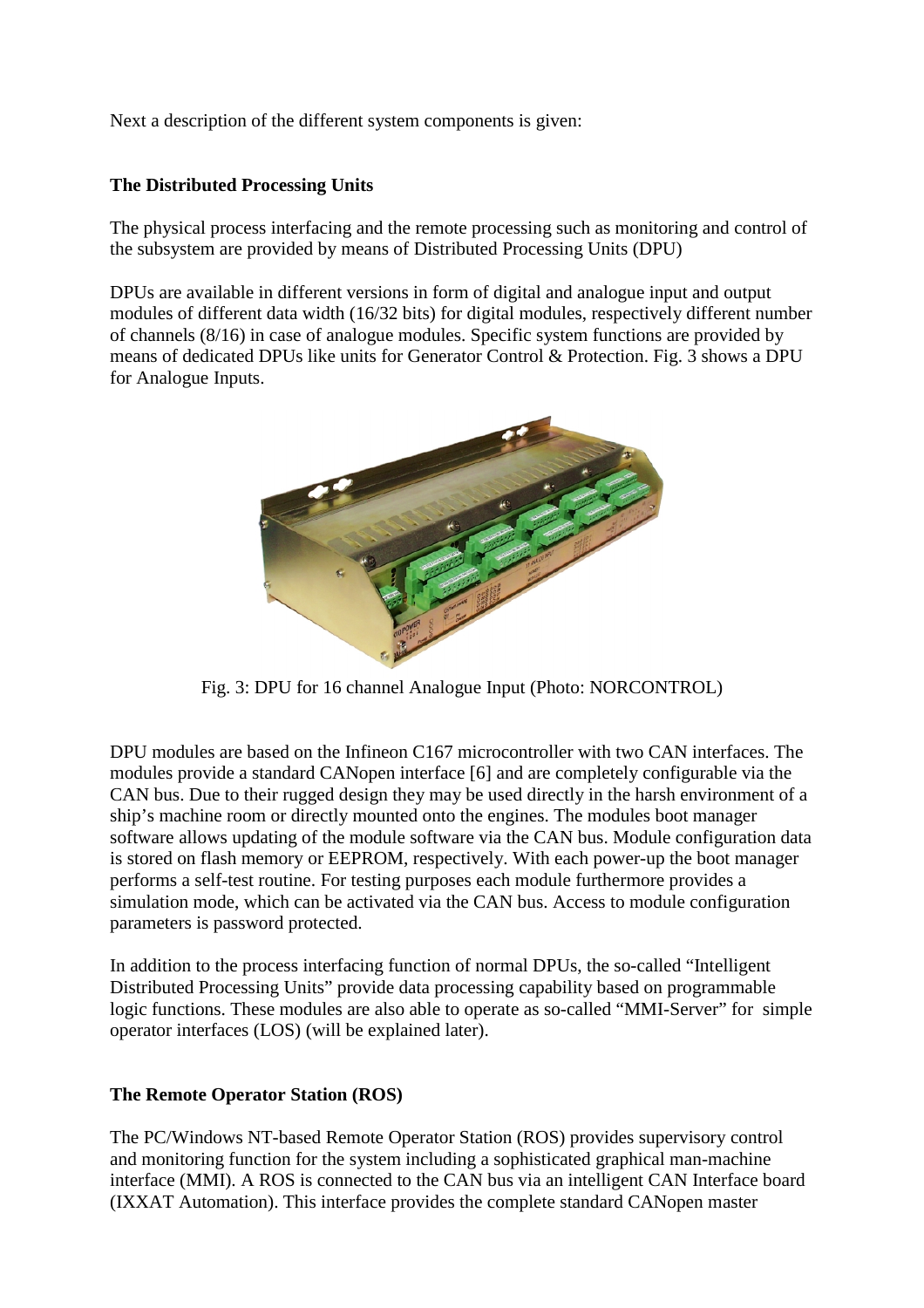functionality including several additional network and system services in form of a Windows-NT DLL for the PC-based CAN-Interface-Server (CIS). The additional network functions comprise system configuration, controlling the system master determination process, MMI scanning, SDO management function and provision of a global system time. These functions will be explained later.

The CAN-Interface-Server initializes the network after power up and provides a data interface to the remote modules by means of a data base. Via this data base the different ROS client applications have access to the remotely collected data of the system. A further function of the CIS is the provision of a sophisticated test and simulation interface.

In connection with the DPU's simulation mode it is possible to facilitate system installation.

### **The Local Operator Station (LOS)**

Main purpose of the LOS devices (Local Operator Station) (Fig. 4) is to enable local access to the intelligent DPUs for inspection of process variables, local operation or process equipment, simulation of input/output signals, adjustment of parameters and inspection of the built-in diagnosis. In small system configurations without a Remote Operator Station, the LOS can be used as the main operator station.

 LOS devices may be stationary mounted or dynamically inserted into the communication system by a service technician. LOS devices itself are only able to read the keyboard and display messages on the LC-display. Accessing a DPU module is coordinated by an MMIserver. The MMI client-server relationship will be explained later.



Fig. 4: Low Cost Operator Station (Photo: Norcontrol)

## **Transmission of Process Data**

According to the CANopen standard the transmission of real-time or process data is based on so-called "Process Data Objects" (PDOs). This type of communication objects provide a very efficient usage of the available transmission bandwidth, since it is based directly on the OSIlayer-2 transmission protocol. Within one frame up to 8 bytes of data may be transmitted.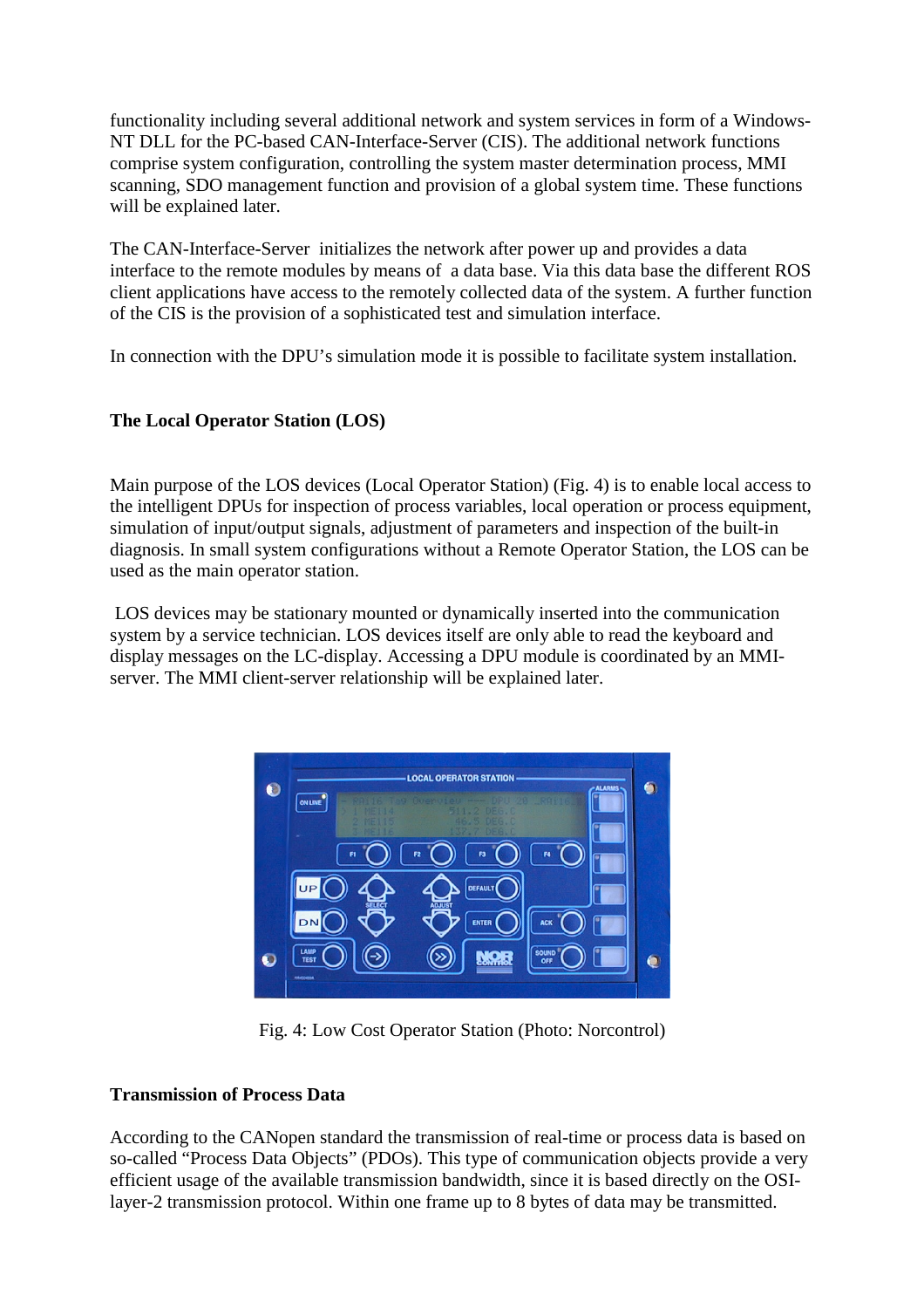PDO communication works according to the producer-consumer model. This means that a transmitted PDO is available to any other nodes in the network. PDOs are identified by a unique 11-bit message identifier. The meaning and assembling of the data transmitted within a PDO is described in a "Device´s Object Dictionary".

To extend the number of items to be distinguished, a multiplexed usage of PDOs was introduced. To accomplish this, the first two data bytes of the PDO data field are used as a "tag" for specifying the following data. This allows to transmit up to 65 536 different items with only one PDO or CAN-identifier, respectively<sup>2</sup>. The main usage of tagged data is the transmission of process variables of different types. The transmission of PDOs occurs eventcontrolled ("asynchronous PDO") with a maximum data rate of 10 messages/sec for a PDO. Normal PDOs for transmitting of direct I/O data use CAN-identifiers according to DS 401 (Default-PDOs), multiplexed PDOs use specific identifiers based on the module-ID. I/Omodules generally use up to four default PDOs, two multiplexed Transmit-PDOs and dependent of the module type a different number of multiplexed Receive-PDOs.

### **Transmission of Parameter and Diagnostic Data**

A client-server communication channel between two devices may be established by means of CANopen Service Data Objects (SDOs).

This type of communication is used to access the Object Dictionary of a device e.g. for configuration of device parameters, reading of diagnostic data, triggering of device functions or downloading of a software update to a device. An Object Dictionary Entry is specified by its 16-bit index and 8-bit subindex. Since the SDO-protocol supports fragmentation, the number of bytes transmitted is practically unlimited.

#### **Network and System Management**

-

As an essential part of any distributed system, CANopen provides services for network and system management. Typically, network management functions support the boot-up of a network<sup>3</sup> and provide node guarding. System management comprises standardized emergency messaging, system-wide time synchronization, configuration services and the SDO-manager facility.

In the Norcontrol system the system managment also provides a NMT scanning function. This function cyclically scans the network for new nodes connected to the network, identifies new nodes and checks the configuration parameter of the node against the data stored in a system data base. For checking of the validity of device parameters, only a specified object dictionary entry has to be checked. This entry contains date and time of the last parameterization and is checked against the data of the system data base. If the data does not match, the device will be parameterized automatically with the configuration data stored in the data base. Using this method, plug-and-play of devices is provided $4$ .

 $2^{2}$  Later the principle of PDO multiplexing was introduced in generalized form also into the CANopen-standard DS 301 Annex A, in form of the so-called "Multiplexed PDO"

 $3$  In version 3.0 of DS 302 a standardized boot-up procedure will be specified, which provides plug and play capability

<sup>&</sup>lt;sup>4</sup> Prerequisite for this is the prior setting of data rate and node-ID. This usually is performed by means of a service tool in a 1:1 connection to the module using LMT services.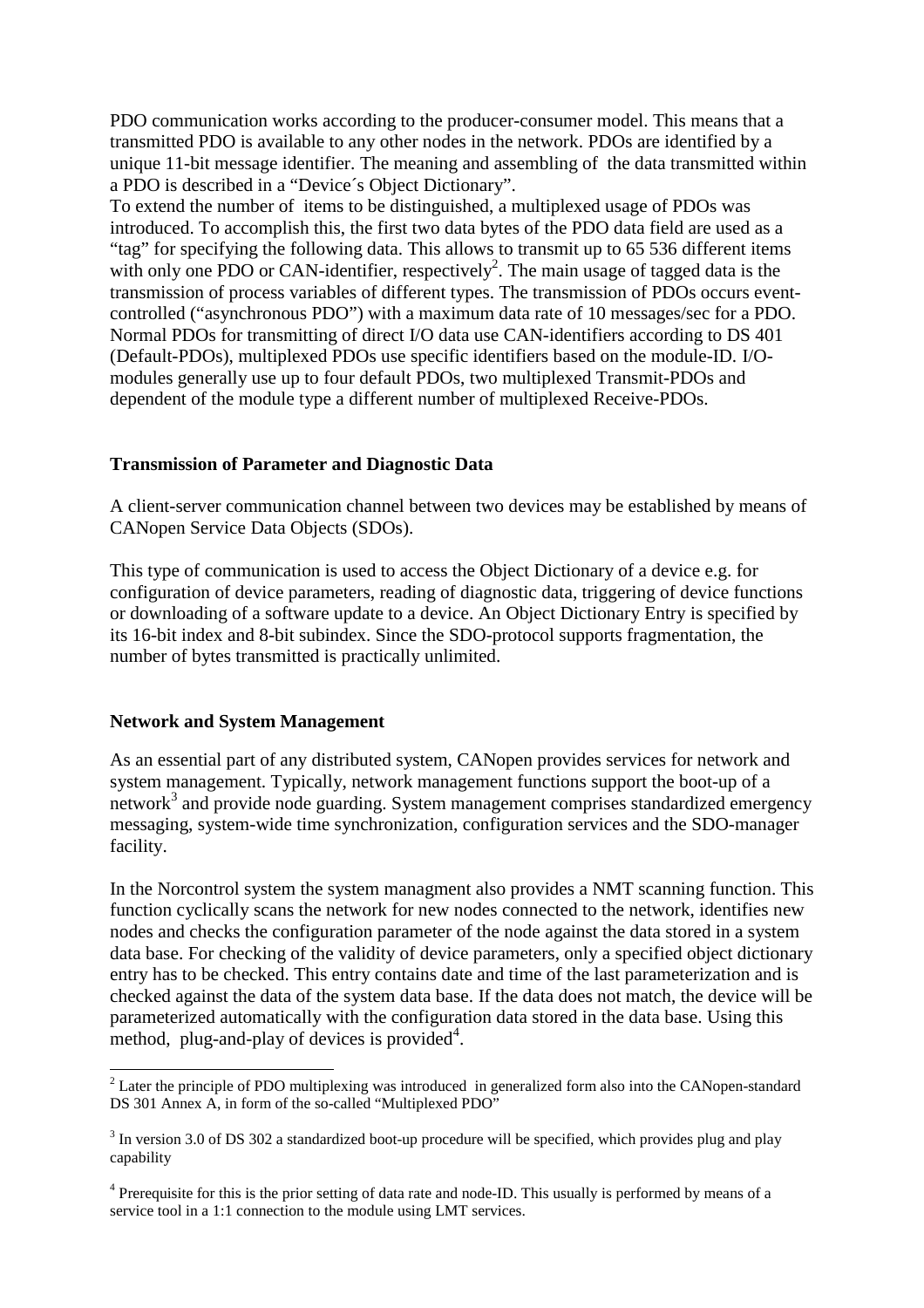For node guarding, a network management instance (NMT master) cyclically polls any node in the network to check if nodes still are able to communicate<sup>5</sup>. With the CANopen node guarding protocol also a node checks if the NMT-master still is alive.

The configuration of node number and setting of the baud rate via the CAN-bus is supported by means of the CANopen LMT services and protocols<sup>6</sup>. Therefore setting of DIP-switches, which is not very appropriate in the environment of ship automation, is not necessary.

Another very important feature of a CANopen-based system are standardized emergency messages. By means of an emergency message, a device may inform any other node about the occurrence and reason of a device-internal failure or error condition.

To provide a system-wide synchronized time, CANopen provides a high resolution time protocol. Therefore, a synchronization server provides a high priority synchronization message, followed by a second message which provides the exact point of time when the synchronization message was sent. With this information, the other modules are able to synchronize their local time reference with high accuracy to the system wide time reference. In the Norcontrol system the system-wide time reference is used for analyzing of alarm messages, issued by the different intelligent nodes distributed in the system. Thereby, across the network a maximum time difference of less than 1 ms can be provided, including transferring of the time messages across the process segment controllers.

In the Norcontrol system also another option of a CANopen system, the SDO manager facility has been implemented. This facility provides to the system the capability for dynamic establishment of SDO-channels between devices. This feature allows to operate several LOS devices independently on the same network and to use the provided MMI server facility of a system manager device by the Local Operator Stations.

A node which provides the NMT master, SDO manager and optional system configuration capability is called a "CANopen Manager" according to the CANopen terminology. In Fig. 5 the main additional functions of a CANopen or system manager, as implemented in the Norcontrol system is shown. The system manager function may be executed by any one of the ROS, PSC or LOS devices. With respect to the system manager function, the different device types have different priority classes, with a ROS having the highest. Since at any time, only one node is allowed to perform as CANopen manager, a "Master Determination Process" is required.

Since failure of the active system manager would have serious impact on the data communication system, the system master functionality has to be provided in redundant form. If the active CANopen manager fails, this function is automatically switched to another node which is able to perform system management. This process is called "Flying Master Process" and will be described later.

-

<sup>&</sup>lt;sup>5</sup> An alternative method according to CANopen Specification DS 301, Version 4 is based on the so-called

<sup>&</sup>quot;heartbeat" message transmission. Thereby the nodes cyclically transmit a "heartbeat"-message.

<sup>&</sup>lt;sup>6</sup> In DSP 305, Version 1 the equivalent services are called Layer Setting Services (LSS)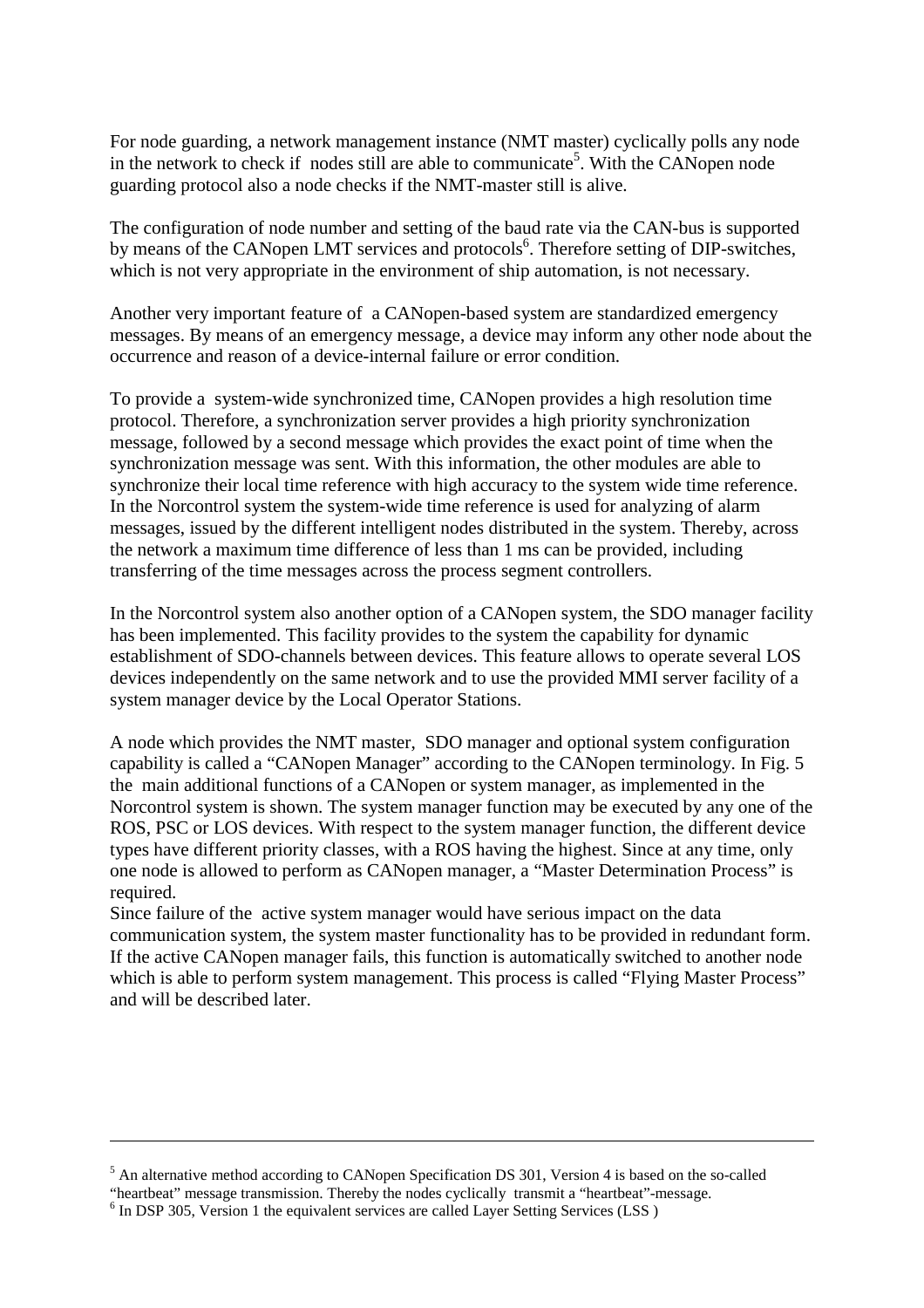

Fig. 5: Additional communication-related functions of system management capable devices (ROS, PSC, LOS)

# **Redundancy Concept**

The general requirement for single failure tolerance in ship automation systems means, that not only major system components like pumps or valves have to be provided twice, but also requires a redundant data communication system. Therefore, the Norcontrol data communication system provides two pairs of CAN bus line with a system manager on each bus possible.

As a major measure, the communication ability of each device of a network is monitored continuously by means of the CANopen life guarding mechanism<sup>7</sup>. According to this protocol, the NMT master instance cyclically polls the communication status of each device after expiration of a predefined "guard time". The device (NMT slave instance) has to respond within the "node life time". If the device fails to respond within that time, the NMT master will indicate a "node guarding event" to its application. On the other hand, if a device does not receive a status request during its "life time" from the NMT master, the NMT slave issues a "life guarding event" to its application. A typical value for the guard time is 1 second.

For transmission of PDOs the following rules apply:

• PDO transmitting devices send a PDO on both CAN buses with the same COBidentifier and data tag. To secure the transmission of both PDOs in the same time window, the time of transmission of a PDO is continuously watched. If the transmission of a certain PDO on a bus line is delayed more than a maximum allowable time interval against the transmission on the other line, the transmitting

j <sup>7</sup> Alternatively CANopen, Version 4 respectively SIG Maritime Electronics specifies a heartbeat protocol for life guarding between a heartbeat producer and heartbeat consumers.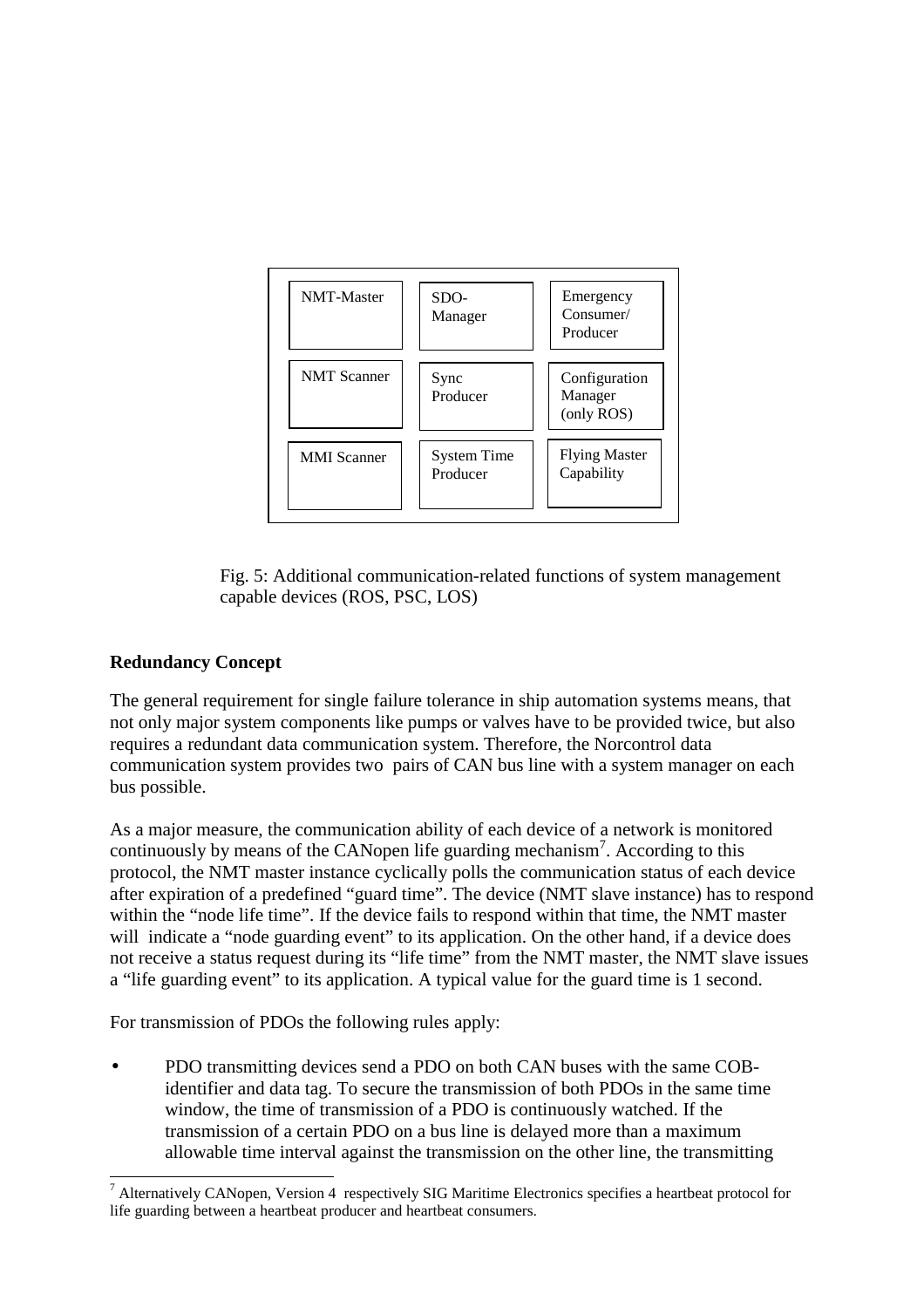PDO queue of the other bus line is copied into the delayed queue. Synchronizing of the transmit PDO queues also occurs in case of a transmit queue overrun. Any queue resynchronization is signaled on the bus by transmission of an emergency message.

• PDOs are received on both CAN-buses. The received data is stored into the corresponding Object Dictionary entries.

Emergency messages are handled like PDOs.

Data transmission via SDO channels is independent on both CAN lines.

Since the standard object dictionary of the devices has usually only one set of SDO client and server entries for identifiers used by the SDOs, the redundant bus architecture provides an own set of client and server SDO entries for each side.

Therefore the dynamic establishment of SDO channels works without interfering with the other CAN line.

## **Determination of the active CANopen manager**

In a system, it is possible to have more than one manager-capable devices like ROS, PSC and LOS in a network. It is therefore necessary to provide a process, by which automatically one of the manager-capable devices becomes the active system manager. Also, in case of a failure of the currently active system manager an automatic determination of another managercapable device has to be performed. Fig. 6 shows the master determination process at a ROS device.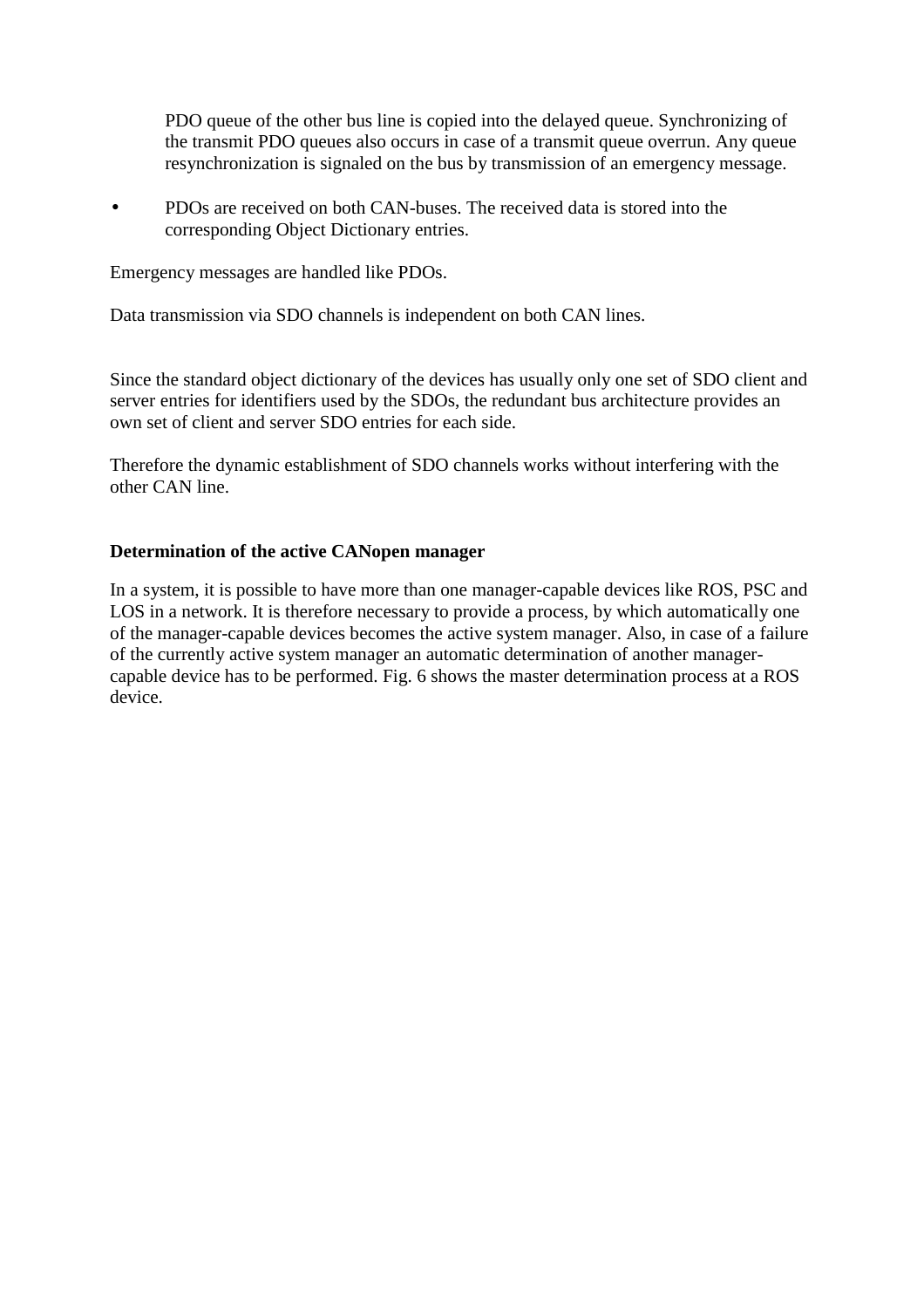

Fig. 6: Master determination process

A device with manager capability connected to the network first has to check if there is already a CANopen manager active. Therefore the device transmits a "manager-identification request" (reserved identifier, no data) and waits for the answer of an active manager. An active manager responds by transmitting an "manager-identification" object (reserved identifier, manager priority and module-Id in the data field). If the device receives a manager identification with a priority higher than its own, the device accepts the currently active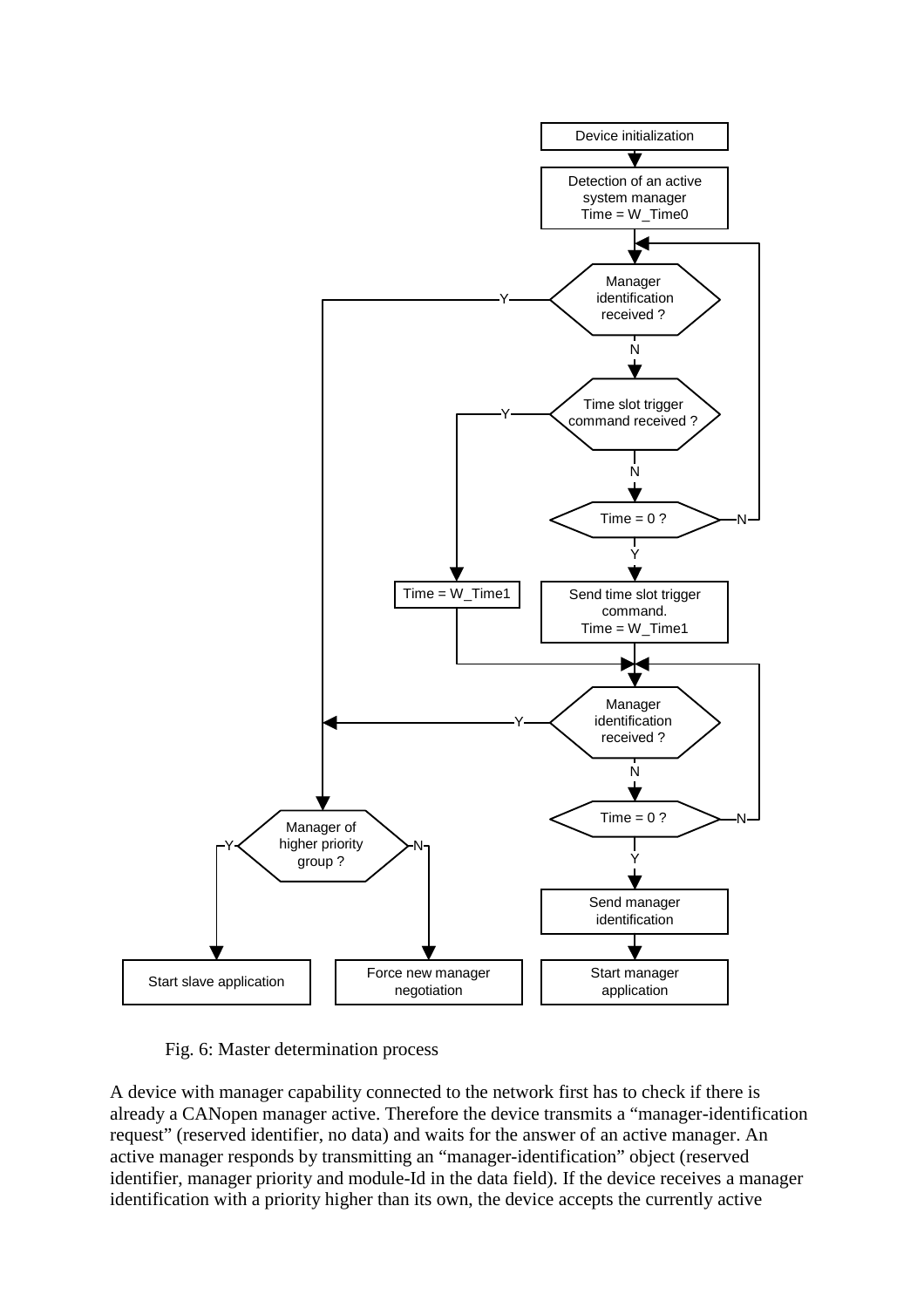master and starts its slave application. If the priority of the currently active manager is lower, the newly connected device forces a new manager determination process by transmitting a NMT reset communication command with a module ID equal to 0.

If no manager answers during a predefined response time the device to be connected starts a system manager determination cycle by transmitting a "time slot trigger command". Devices with manager capability start their local timer after reception of this command. The local timer stops after a time which depends on the priority and module number of the devices. If after the timeout no master identification occurred, the device becomes the system manager and transmits its manager identification (Fig. 7).



Fig. 7: System manager determination protocol

## **The Process Segment Controller (PSC)**

j

As mentioned previously, the basic system architecture is characterized by several functional subsystems connected to a system bus by means of a so-called "Process Segment Controller" PSC. This type of system architecture provides several advantages:

- Problems in a subsystems do not have an impact on the rest of the system
- Each process segment represents a separate CAN bus, extending the possible bus length accordingly,
- Within the functional subsystems most data communication is local. This results in a reduced bus load, reduces the required data rate and decreases the latency time of messages, respectively.
- Connection of up to 127 devices per subsystem is possible<sup>8</sup>

The main function of the PSC is a bridge function<sup>9</sup>. PDOs which are only of local relevance are not passed across the bridge. There is a variety of further functions the PSC has to provide

<sup>&</sup>lt;sup>8</sup> The subsystem is specified for up to 20 DPUs and 20 LOS modules at present.

<sup>&</sup>lt;sup>9</sup> Passing of PDOs from one network to the other requires a conversion of the PDO identifiers.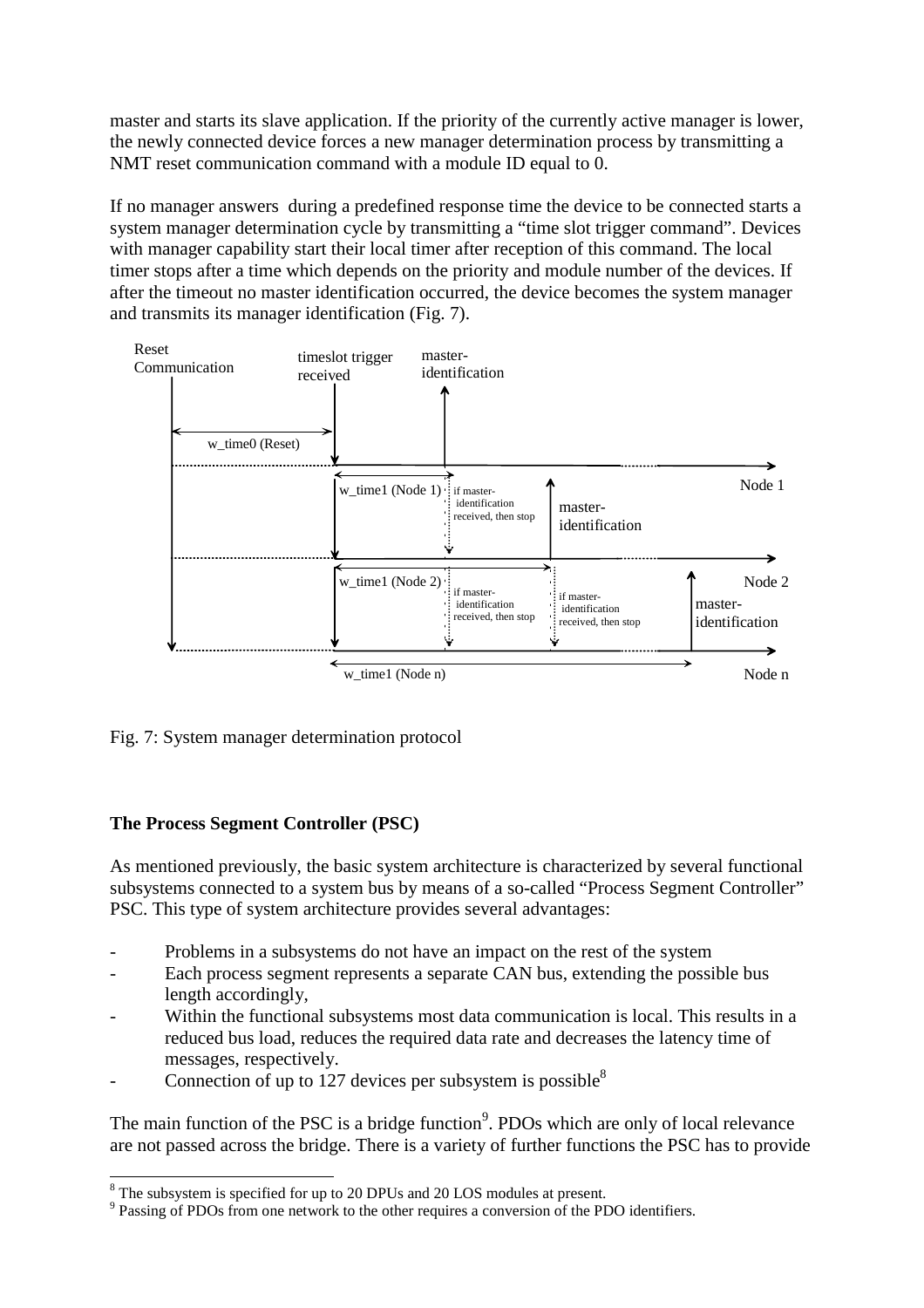(Fig. 8), e.g. bridging of SDO-message from the system bus onto the relevant subsystem bus or passing the system time from the system bus to the subsystem bus. Of course, the PSC has to keep two object dictionaries and to support the functions of the system manager if required.

The PSC is implemented on a microcontroller Infineon C167 and provides two CAN interfaces.



Fig. 8: Functionality of a Process Segment Controller

## **The MMI-Client-Server System**

The Local Operator Stations (LOS) provide a low cost operator interface to the Distributed Processing Units of a process segment. Access to the data of the intelligent DPU modules is provided by establishing a CANopen SDO channel between a LOS and the Object Dictionary of a corresponding DPU. Since it should be possible, that at the same time access from several LOS devices to the Object Dictionary of an intelligent DPU may exist and also the system configuration might be changed, a dynamic establishment of SDO channels is implemented. Therefore the system has to provide a CANopen SDO manager facility.

To allow a very flexible system configuration the functionality of the operator panel is not fixed in the LOS device but provided by so-called "MMI-server" instances. With the MMI server feature an intelligent device provides its data to any of the MMI-clients in the network. The dynamic connection of devices is supported by the so-called "MMI scanner" which cyclically scans the network for new connected MMI clients and servers. If a new server is found, this is reported to any existing MMI clients in the network, if a new MMI client is found, this is reported to any already known servers. If a connection between a LOS and a specific intelligent DPU is selected by an operator, first an SDO channel is established between the MMI client and server of the connected device and vice versa. The functionality of the LOS is then provided by the remote MMI-server. That means, when a button is pressed on the LOS this event is sent to the MMI server via an SDO message. The MMI server then interprets the request and responds with the requested function or data.

With the described client-server concept a very high flexibility is achieved in respect to future extensions of the DPUs functionality and modifications of the operator panel menue. In addition, software updates are concentrated to the MMI server units.